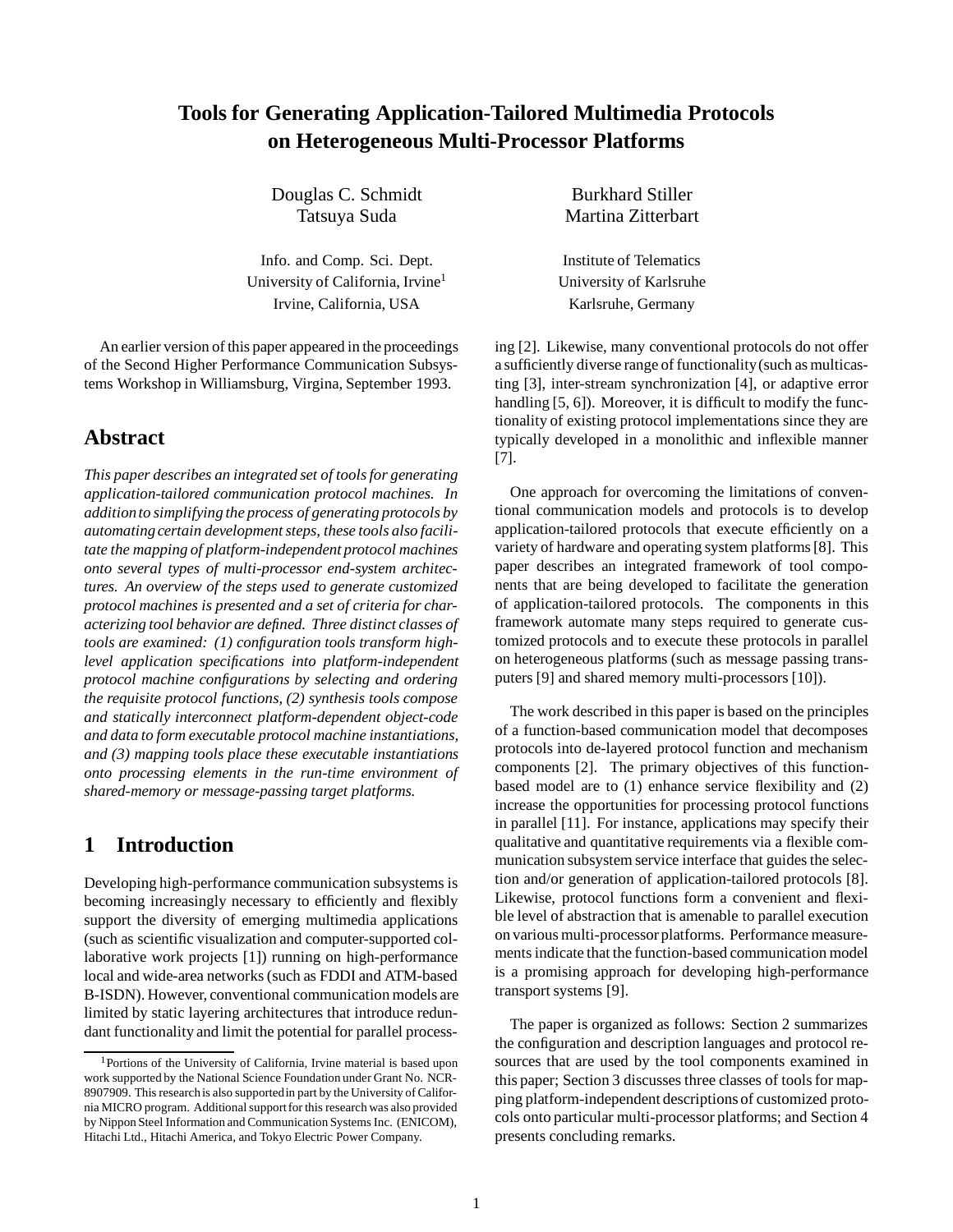```
<protocol-resource-descriptor> ::=
  <protocol-function-descriptor> |
   <anchor-function-descriptor> |
   <control-function-descriptor>
  <configuration-descriptor>
  <instantiation-descriptor>
<protocol-function-descriptor>
     '('FUNCTION <function-name>
        { '(' MECHANISM <mechanism-name>
                            <input-parameter-list> ')'<br><output-parameter-list> ')'
                   OUTPUT <output-parameter-list>
           '(' CODE <code-for-mechanism> ')'
[ '(' PREDECESSORS <predecessor-node-list> ')'
'(' SUCCESSORS <successor-node-list> ')'
                   '(' CONSTRAINTS <condition_list> ')' ]
          ')'')'
<instantiation-descriptor>
   (' INSTANTIATION <instantiation-name><br>
['(' CLASS <class-name> ')' ]<br>
'(' CODE <code-path-name> '''
           [ '(' CLASS <class-name> ')' ]
'(' CODE <code-path-name> ')'
    ')'
```
Figure 1: EBNF Format for Protocol Resource Descriptors

# **2 Configuration Language and Protocol Resource Components**

The application-tailored protocols discussed throughout this paper are composed of reusable protocol function building-blockssuch as connection establishment, segmentation, retransmission, segmentation, reassembly, sequencing, and checksumming. These functions serve as building-block *resources* that may be combined in a de-layered manner to generate efficient application-tailored *protocol machines* [2]. A protocol machine consists of a set of mechanisms (drawn from a *protocol resource pool*) that constitute the minimal set of functionality required to perform a particular application service (such as transferring voice, video, text, or image). Certain characteristics of individual protocol mechanisms and composite protocol machines may be specified via flowgraph-based and/or text-based protocol configuration and description languages that manipulate descriptors in the resource pool. For example, the *protocol resource description language* (defined in [8]) characterizes functions in terms of attributes such as mechanisms, parameters, semantic constraints, and object-code. An extended Backus/Naur (EBNF) format that portrays the general structure of protocol resource descriptors is shown in Figure 1.

The protocol resource pool also contains protocol machine *configurations* and *instantiations*. Configurations are nonexecutable, platform-independent descriptions that contain a set of protocol resource descriptors, their predecessor and successor relations, and an indication of the synchronization information necessary to coordinate interactions between the protocol resources at run-time. Instantiations, on the other hand, are executable protocol machines consisting of platform-dependent resources (such as protocol mechanism object-code and related data) that may be optimized to run efficiently on a particular target platform. Storing these components in the resource pool helps reduce application start-up overhead at run-time since some or all of the time-consuming configuration and synthesis phases may be elided.

Figure 2 illustrates how various *tools* (such as configuration and synthesis tools) and *resources* (such as protocol resource descriptors and pre-defined protocol machine configurations and instantiations)are described and manipulated by various specification notations and configuration languages. This figure also depicts the manner in which tools may be activated to select or generate protocol machines. For example, applications may describe their qualitative and quantitative application service requirements using a *service specification notation*, which is then submitted via the service interface of the communication subsystem. If a pre-defined protocol machine instantiation exists that meets these requirements it is directly selected. Otherwise, the configuration and synthesis tools (described in Section 3) may be invoked dynamically to generate a suitable protocol machine from resource descriptors residing in the protocol resource pool.

Figure 3 illustrates a text-based configuration depicting the sender-side of an audio protocol machine that utilizes descriptors in the protocol resource pool. In this example, Anchor Clauses (such as Upper Layer Interface and Lower Layer Interface) characterize the entry or exit access points of the protocol machine configuration, where data and control will be passed into or out of the transport system. Protocol processing is indicated via Function Clauses such as Segment, Sequencing, and Routing. Rendezvous Clauses (such as Complete Header) are used to synchronize concurrent protocol processing. Moreover, functions that operate asynchronously under timer control (such as Retransmit) are specified as Timer Clauses.

Commonalities between these different types of clauses may be expressed via object-oriented techniques such as inheritance [12] (which facilitates software reuse) and dynamic binding (which both decouples mechanism interfaces from the mechanism algorithms and defers certain implementation decisions until run-time). These techniques facilitate a modular, extensible, and efficient object-oriented software architecture [13] for the configuration, synthesis, and mapping tools described in the following section.

## **3 Tool Classes**

This section describes several classes of tools that transform high-level descriptions of qualitative and quantitative application service requirements into lower-level protocol machines that may be directly executed on a particular target platform. Figure 2 illustrates the relationships between the resources and tools involved in this transformation process.2 The tool components access and manipulate the descriptors in the protocol resource pool to transform platform-independent descriptions of protocol functionality into executable protocol machine instantiations that may be optimized for a specific target platform.

<sup>2</sup>The transformation phases presented in this section are intended to clarify the essential characteristics of the model. However, a given implementation may consolidate one or more of these phases to enhance performance.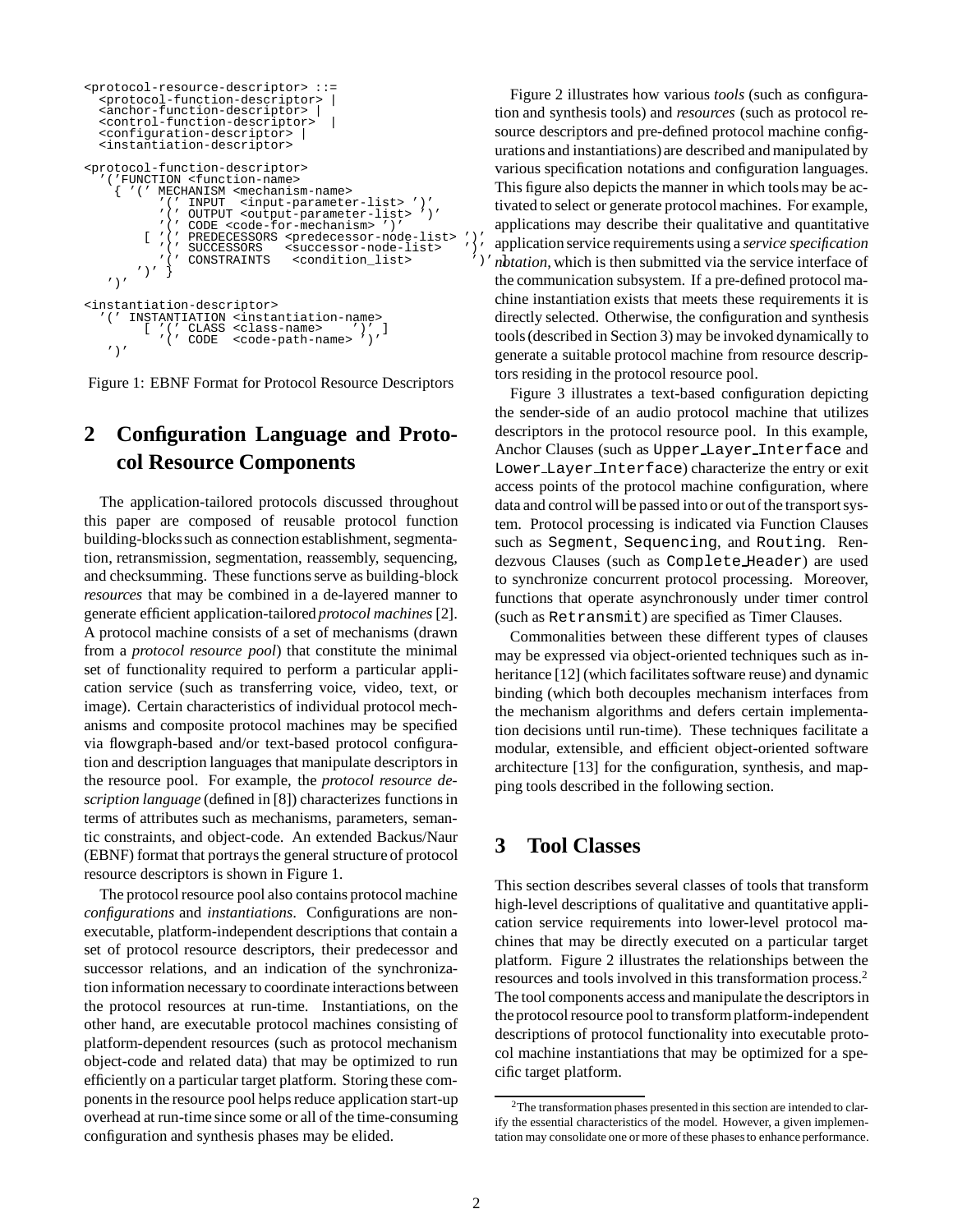

Figure 2: Selection and Generation of Protocol Machines

Three classes of tools, *configuration*, *synthesis*, and *mapping*, are involved in configuring, instantiating, and executing application-tailoredprotocol machines, respectively. The synthesis and mapping tools perform the platform-dependent transformations, whereas the configuration tools are intended to be platform-independent. Each class of tools consults information residing in the protocol resource pool on the local end-system. The remainder of this section outlines the functionality offered by the tools in each class and describes the types of information they utilize from the descriptors residing in the protocol resource pool. In addition to the tools described below, various platform-specific operating system utilities (such as compilers and assemblers for conventional programming languages, as well as linkers and loaders) are also necessary to generate and execute application-tailored protocol machines.

#### **3.1 Configuration Tools**

Configuration tools transform high-level application service specification requests (submitted via the service interface shown at the top of Figure 2) into protocol machine configurations that are described via the flowgraph-based or textbased protocol machine configuration languages defined in [8]. Configuration tools perform operations involving the *selection* and *ordering* of protocol resources [14]. The selection process determines which functions and mechanisms in

the protocol resource pool are necessary to fulfill a particular application service request. The ordering process determines the predecessors and successors of each function and mechanism. Selection and ordering decisions are based on semantic information associated with protocol resource descriptors (such as input and output parameters and constraints), as well as domain-specific knowledge of communication protocols possessed by configuration tools (such as the minimal set of protocol functions required to satisfy a particular class of application service requests).

#### **3.2 Synthesis Tools**

Synthesis tools transform protocol machine configurations produced by the configuration tools into protocol machine instantiations. Synthesis tools perform operations involving the *composition* and *static interconnection* of protocol resources to form one or more *clusters*. A complete protocol machine instantiation consists of a set of interconnected clusters (depicted in Figure 4 (1)). Each cluster contains a set of platform-specific object-code extracted from the function descriptors in the protocol resource pool that were selected earlier by the configuration tools. The composition process uses the protocol machine configuration to guide the formation of one or more clusters. The static interconnection process determines efficient mechanisms for transferring control between functions within a cluster, as well as between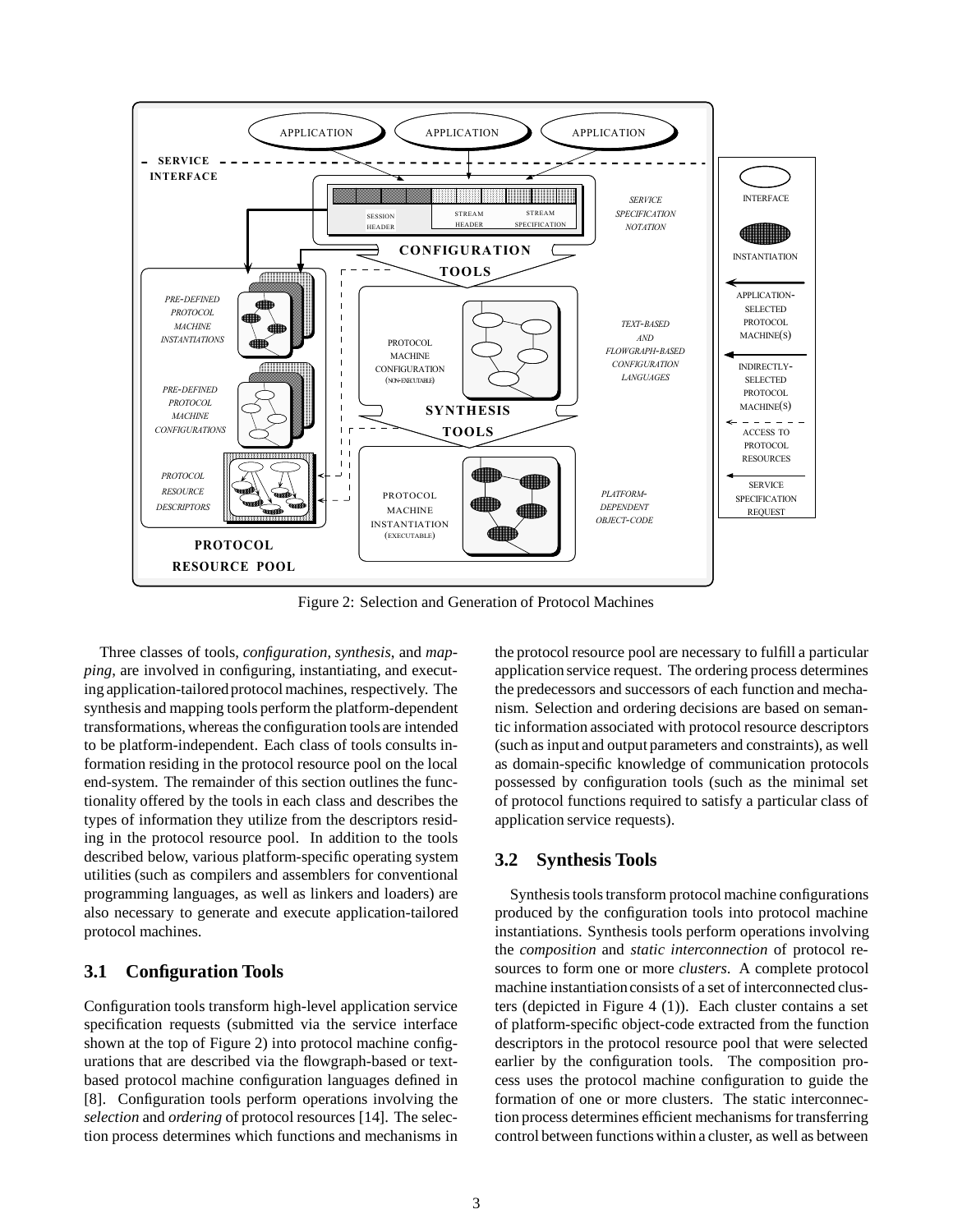

Figure 4: Clustering and Mapping Protocol Resources onto Multi-Processing Platforms

interconnected clusters at run-time.<sup>3</sup>

Several alternative mechanisms may be used to transfer control between and within functions and clusters. For example, within a cluster, control is typically transferred between functions as a consequence of the hardware updating a program counter to reference the next executable protocol function or instruction. Mechanisms for transferring control between clusters, on the other hand, depend on the underlying process architecture, operating system, and hardware platform. For instance, interprocess communication (IPC) mechanisms may be necessary to transfer control between functions in different clusters that are executing on separate processing elements in a non-shared memory platform. Conversely, if several clusters are executing concurrently on separate threads in a shared address space, control may be transferred between functions by simply traversing a pointer link to the next cluster. Depending on the underlying process architecture, synchronization primitives may be necessary to protect resources shared between concurrently executing threads of control. Pointer links between clusters may be

established either *statically* (by the synthesis tools during protocol machine instantiation) or *dynamically* (by the mapping tools at run-time, as described in Section 3.3 below).

Protocol functions constitute the primary units of execution in a protocol machine, whereas clusters (which may contain one or more protocol functions) are the primary units of mapping and interconnection onto a particular target platform. There are several motivations for clustering certain protocol functions together in a protocol machine instantiation. In general, clusters decouple the *processing* of protocol functions from the *interconnections* that link the functions together. This decoupling facilitates *reuse*, *automation*, and *flexibility*. For example, fine-grain reuse of protocol functions is encouraged by developing the functions independently from how, when, or in what order they are eventually composed. Likewise, the mapping tools described below may be used to determine and perform the appropriate type of interconnections between clusters without requiring explicit intervention from developers or applications. In addition, flexibility is enhanced by deferring certain interconnection decisions until late in the protocol design process, potentially

<sup>&</sup>lt;sup>3</sup>Clusters may also be interconnected dynamically (cf. Section 3.3).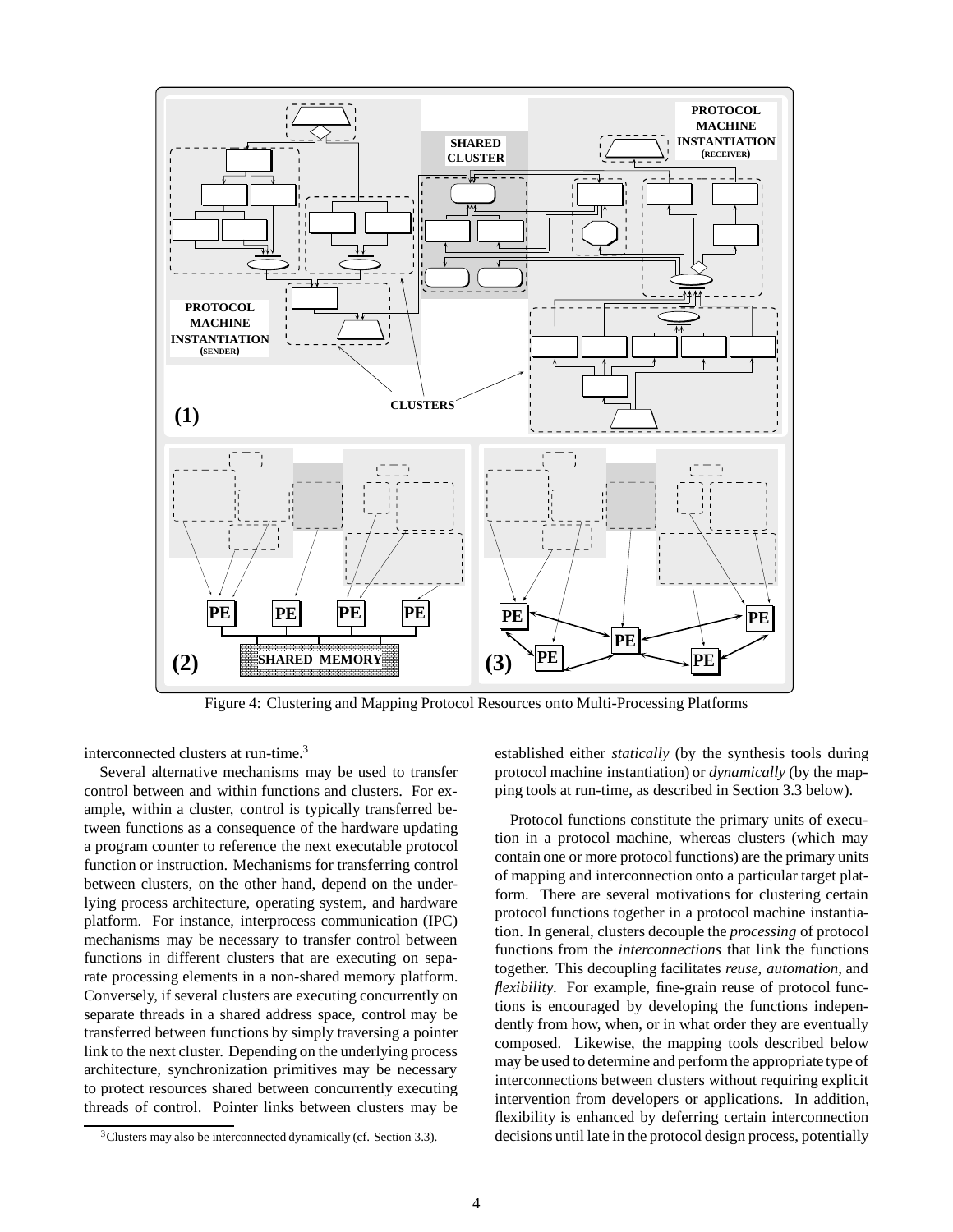```
(anchor "Upper_Interface_Sender"
(mechanism "Receive_SDU_Sender"
(predecessor-node NULL)
      (successor-node "Segment", "Synchronization")))
(anchor "Lower_Interface_Sender"
(mechanism "Send_SDU_Sender"
(predecessor-node "Complete_Header", "Checksum"")
      (successor-node NULL)))
(rendezvous "Complete_Header"
  (mechanism "Complete_Header_Audio_Data"
     (predecessors
         barrier ("Compose_Data_Request",
                      "Sequencing",
"Synchronization"))
     (successors "Send_SDU")))
(rendezvous "Complete_Header"
(mechanism "Complete_Header_Audio_Connection"
     (predecessors
         barrier ("Connection_Establishment_Termination",
"Routing"))
     (successors ("Checksum"))))
(function "Segment"
  (mechanism "Segment"
(predecessors "Receive_SDU")
     -comaniom<br>(predecessors "Receive_SDU")<br>(successors "Sequencing", "Compose_Data_Request")))
(function "Compose_Data_Request"
  (mechanism "Compose_Data_Request"
(predecessors "Compose_Data_Request", "Segment")
     (successors "Complete_Header)))
(function "Sequencing"
(mechanism "Sequencing"
(predecessors "Segment")
     (successors "Complete_Header)))
(function "Synchronization")
  (mechanism "Stream_Synchronization"
     (predecessors "Receive_SDU")
(successors "Complete_Header")))
(function "Connection_Establishment_Termination"
  (mechanism "Explicit_Connection"
     (predecessors "Receive_SDU")
(Successsors "Complete_Header")))
(function "Routing"
  (mechanism "Transport_System_Routing"
     (predecessors "Receive_SDU")
(successors "Complete_Header")))
(function "Checksum_Calculation"
  (mechanism "32_Bit_Checksum"
(predecessors "Complete_Header")
     (successors "Send_SDU")))
(timer "Retransmission"
                  (mechanism "Timerbased_and_Cumulative_Retransmit"
     (predecessors "Connection_Establishment_Termination")
(successors "Send_SDU")))
```
Figure 3: Text-based Configuration of the Protocol Machine for Sending Audio

during installation or run-time. By deferring these decisions, communication subsystem may select more efficient mechanisms for interconnecting functions and clusters. Selecting an efficient interconnection mechanism depends both on *static* factors (such as bus bandwidth or whether the underlying target platform hardware architecture supports IPC via message passing and/or shared memory), as well as *dynamic* factors (such as the current system load on a particular processing element).

Determining the policies and mechanisms for clustering protocol resources is a research challenge facing both developers and tools. Potential criteria for partitioning protocol machines into clusters include (1) grouping resources to facilitate *stage balancing* within a multi-processor function "pipeline," (2) localizing functions that reference common data in order to minimize memory contention, exploit processor cache affinity, and/or reduce paging, (3) coalescing certain functions together to conveniently add or remove clusters from protocol machines at run-time, and (4) enabling more thorough static analysis of concurrent activity between and within clusters [15]. Future work will utilize the synthesis and mapping tool mechanisms to determine which cluster partition policies are suitable under which circumstances.

#### **3.3 Mapping Tools**

Mapping tools transfer the clusters that comprise a protocol machine instantiation into the run-time system of a particular target platform. The primary operations performed by mapping tools involve *local system resource allocation*, *dynamic interconnection*, and *cluster placement*. For instance, when an application activates one or more protocol machines, the mapping tools load the object-code associated with the clusters of the selected protocol machine instantiation(s) into the target platform's run-time system. This task involves allocating resources (such as memory and processing elements) and performing any necessary dynamic interconnections between clusters in the protocol machine instantiation.

Permitting the dynamic interconnection of clusters enables the reconfiguration of certain mechanisms in a pre-defined protocol machine instantiation. For example, an application may specify the maximum size of its data units when selecting a pre-defined instantiation. If a path discovery mechanism [16] determines that the maximum transmission unit of the underlying network supports this size without requiring fragmentation, the segmentation function may be removed from the instantiation at connection establishment time, before any processing of application data units occurs. Likewise, the capability to reconfigure protocol machines at run-time enables the communication subsystem to dynamically adapt to changes in network and application characteristics. For example, adaptive protocol error handling mechanisms may achieve a lower average transmission delay compared with non-adaptive approaches [6].

Mapping tools are also responsible for placing clusters onto the processing elements (PEs) available on the hardware platform. Determining the placement of clusters onto PEs is crucial for achieving high levels of application and transport system performance. In order to determine a suitable mapping onto the PEs, the synthesis and mapping tools must cooperate to determine which clusters to associate with which PEs. In general, the synthesis tools described in Section 3.2 identify protocol function clusters and the mapping tools subsequently decide where to place these clusters within the underlying PE topology. The cluster placement process may be modeled via a graph description of the end-system's PE topology. This "placement graph" is labeled with the current load statistics (calculated as the quotient of the PE processing time versus the sum of idle and processing time) at the *nodes*(*i.e.,* PEs), and the current communication behavior of inter-processor connections at the *edges*(*i.e.,* communication links between PEs).

Clusters must be mapped onto the placement graph without